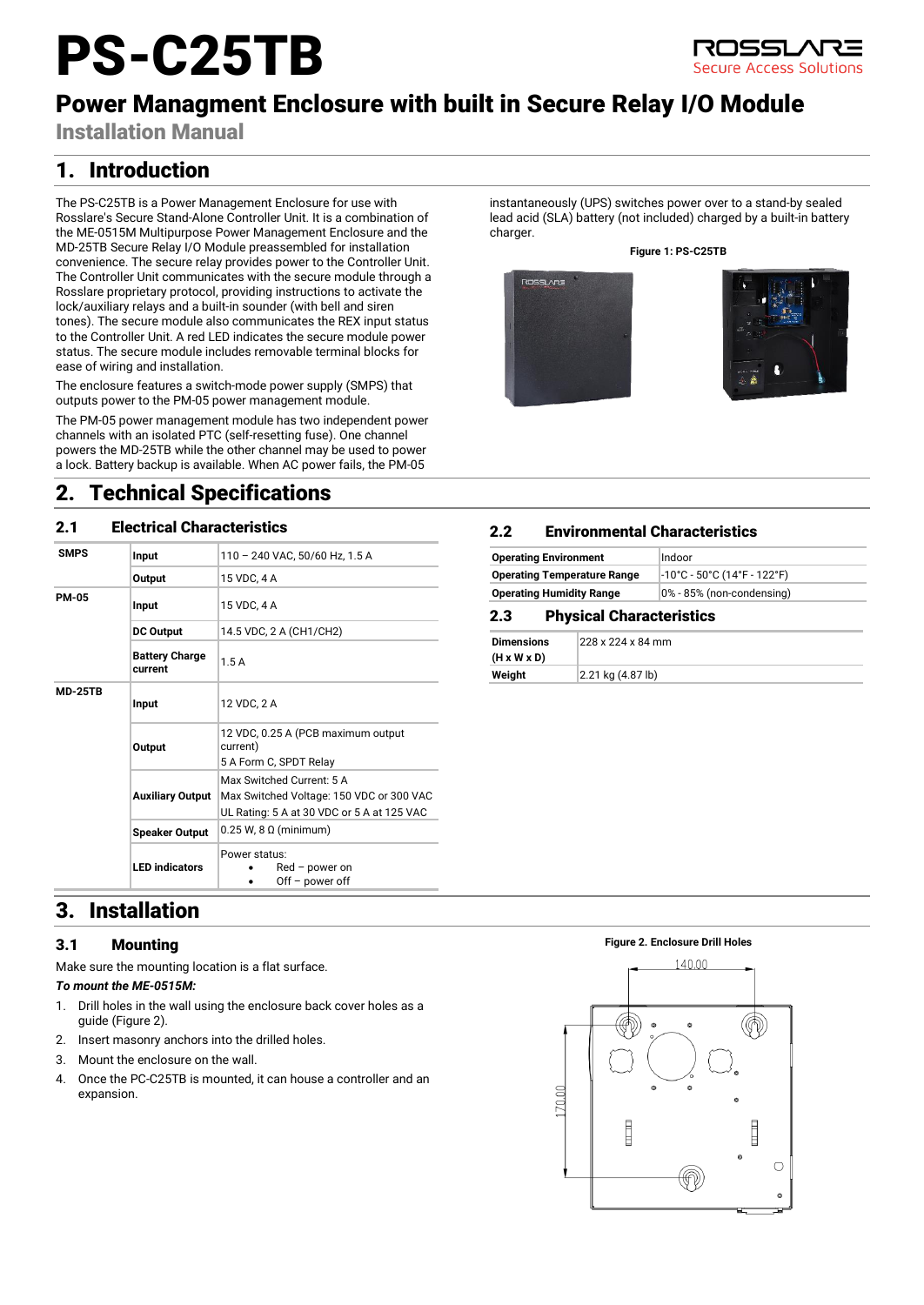### 3.2 Wiring

#### Refer to the wiring diagrams below.



The MD-25TB auxiliary output maximum current is 5 A. But the PM05 output max current is 2 A.

If the lock or auxiliary load current is more than 1.5 A, you must use an external power supply (see [Figure 6\)](#page-1-0).

#### *To wire the unit:*

- 1. Connect the AC power cable to the PS-C25TB.
- 2. Connect the Controller Unit power input to the **SECURED CONTROLLER +V** and **(-)** terminals.

#### **Figure 3. General Wiring Diagram**



**Figure 4. Secure Stand-Alone Controller Unit Wiring Diagram**



## 4. Maintenance

For proper operation, the unit should be tested at least once a year.

#### 4.1.1 Output Voltage Test

1. Check DC output for proper voltage level under normal load conditions.

## 4.1.2 Battery Test

- 1. Check specified voltage at the battery terminal and board **BAT 12VDC** terminals under normal load conditions.
- 2. Verify that the battery is fully charged and make sure there is no break in the battery connection wires.
- 3. Connect both lock outputs to the **LOCK NC** or **NO** terminals as required.
- 4. [OPTIONAL] Connect the auxiliary relay.
- 5. [OPTIONAL] Connect the battery terminal to PM05 **BAT 12VDC** terminals (battery leads included).

Do not use panic hardware with this device. Ø Note

#### **Figure 5. Lock and REX Switch Wiring Diagram**



<span id="page-1-0"></span>

Maximum charging current under discharge is 1.2 A.  $\ell$ Note

Expected battery life is 5 years. However, it is recommended  $\ell$ to change batteries within 4 years if needed. Dispose of used batteries according to manufacturer's instructions.

Note